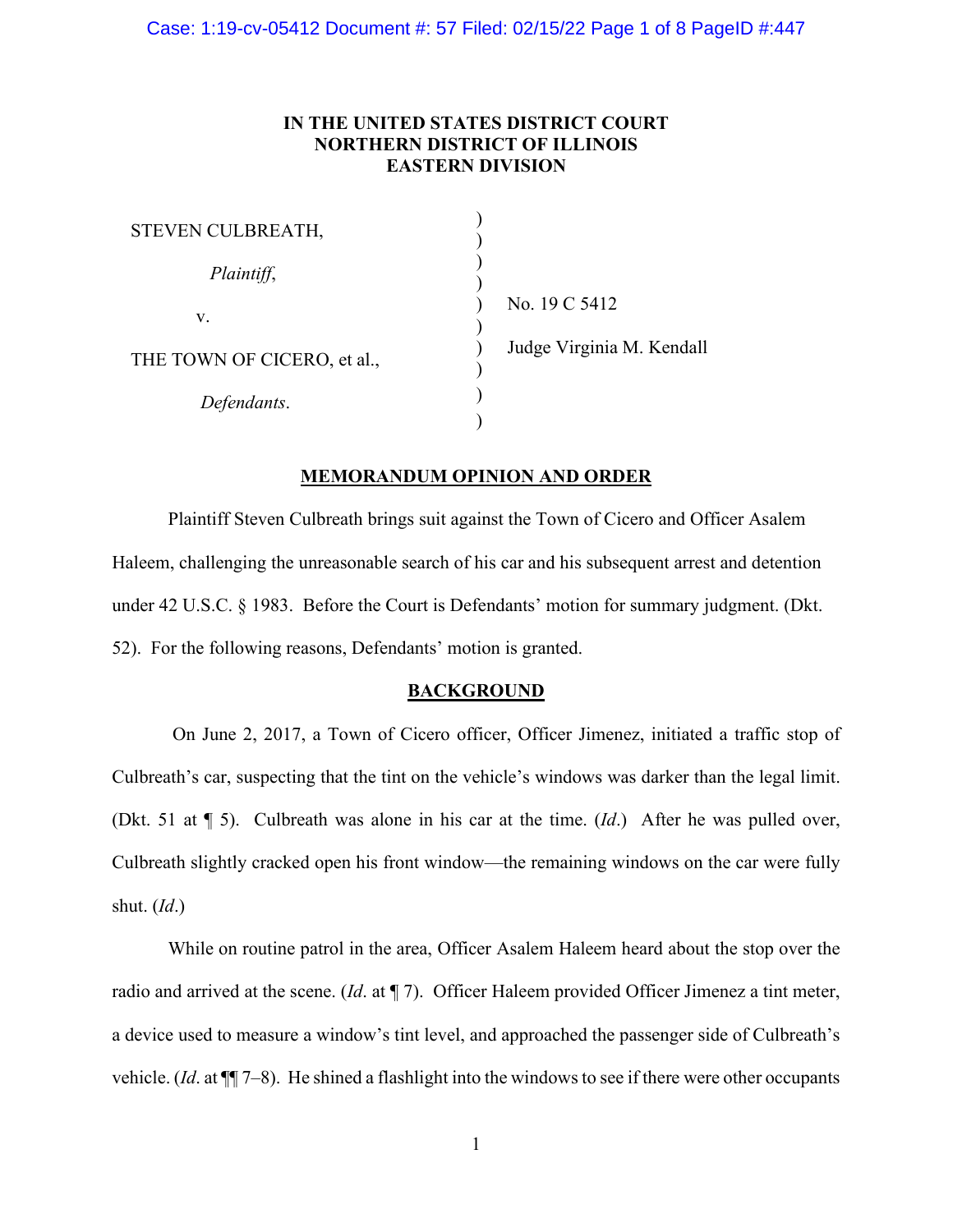### Case: 1:19-cv-05412 Document #: 57 Filed: 02/15/22 Page 2 of 8 PageID #:448

or threats in the car. (*Id*. at ¶ 8). As he did so, it appeared to Officer Haleem that Culbreath was moving towards the back of his car. (*Id*.) Officer Jimenez did not observe Culbreath make any such motions. (Dkt. 55 at  $\P$  3). At that time, Officer Haleem observed a handgun under the front passenger seat, protruding into the rear of the car. (Dkt. 51 at ¶ 8). Upon seeing the gun, Officer Haleem signaled to Officer Jimenez, alerting him of the gun. (*Id*.) Officer Jimenez asked Culbreath to exit his car. (*Id*. at ¶ 11). Culbreath refused to exit, but the officers pulled him out of the car. (*Id*.) Dispatch confirmed that Culbreath did not have a concealed carry permit or a firearm owner's identification card ("FOID" card). (*Id*.) Culbreath was also a convicted felon at the time. (*Id*. at ¶ 1).Thereafter, Officer Haleem opened the rear passenger side door of Culbreath's car and found a black handgun on the floor of the car within reach of the driver's seat. (*Id*. at ¶ 11). The gun's serial number had been scratched off. (*Id*. at ¶ 13).

The officers placed Culbreath under arrest. (*Id*. at ¶ 14). After a preliminary hearing, the state court found there was probable cause to detain Culbreath and he was sent to Cook County Jail. (*Id*. at ¶ 15). The state charged Culbreath with two counts of aggravated unlawful use of a weapon<sup>[1](#page-1-0)</sup>, being a felon in possession of a weapon, and possessing a firearm with a defaced serial number. (*Id*.) On January 23, 2018, the Honorable Pamela Leeming held a hearing on Culbreath's motion to suppress the handgun discovered by Officer Haleem. (*Id*. at ¶ 16). Officer Jimenez testified at the hearing, but Officer Haleem did not. (*Id*.) (Dkt. 55 at ¶ 2). Judge Leeming granted Culbreath's motion, "find[ing] it incredible that Officer Haleem was able to see the floor [of] the car, even shining his light through the window." (Dkt. 55 at ¶ 1). Culbreath's criminal charges were dismissed on February 20, 2018. (Dkt. 51 at  $\P$  16–17). Culbreath was incarcerated from the day of his arrest until February 20, 2018. (*Id*. at ¶ 17).

<span id="page-1-0"></span> $<sup>1</sup>$  In Illinois, aggravated unlawful use of a weapon encompasses possession of a firearm in a vehicle without a valid</sup> FOID card. *See* 720 ILCS 5/24-1.6(a)(1), (a)(3)(C).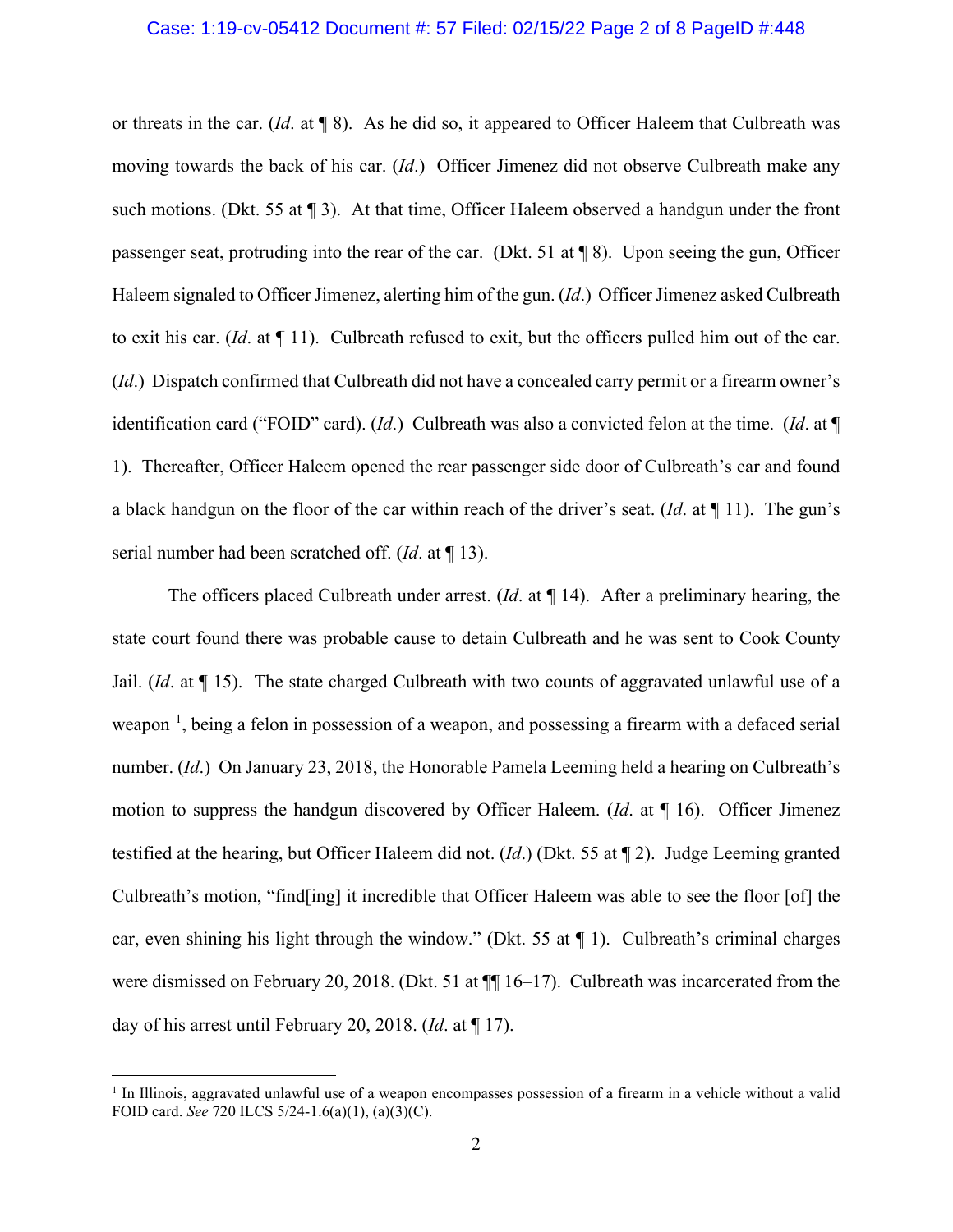### Case: 1:19-cv-05412 Document #: 57 Filed: 02/15/22 Page 3 of 8 PageID #:449

On August 11, 2019, Culbreath filed the instant suit against Officer Haleem and the Town of Cicero, claiming that Officer Haleem searched his car and arrested him without probably cause, in violation of 42 U.S.C. § 1983. (*Id*. at ¶¶ 1–2). Culbreath also alleged malicious prosecution under Illinois law and seeks indemnification pursuant to 745 ILCS 10/9-10[2](#page-2-0). (*Id.* at 2). <sup>2</sup> Before the Court is Defendants' motion for summary judgment. (Dkt. 52). For the following reasons, Defendants' motion is granted.

### **LEGAL STANDARD**

Summary judgment is proper when "the movant shows that there is no genuine dispute as to any material fact and the movant is entitled to judgment as a matter of law." Fed. R. Civ. P. 56(a); *see, e.g., Reed v. Columbia St. Mary's Hosp.*, 915 F.3d 473, 485 (7th Cir. 2019). As the ""put up or shut up' moment in a lawsuit, summary judgment requires a non-moving party to respond to the moving party's properly-supported motion by identifying specific, admissible evidence showing that there is a genuine dispute of material fact for trial." *Grant v. Trustees of Indiana Univ.*, 870 F.3d 562, 568 (7th Cir. 2017) (citation omitted). The Court "consider[s] all of the evidence in the record in the light most favorable to the non-moving party." *Skiba v. Ill. Cent. R.R. Co.*, 884 F.3d 708, 717 (7th Cir. 2018) (citation omitted). "The controlling question is whether a reasonable trier of fact could find in favor of the non-moving party on the evidence submitted in support of and opposition to the motion for summary judgment." *Id*.

#### **DISCUSSION**

### **I. Fourth Amendment § 1983 Claim**

Culbreath maintains Officer Haleem did not have probable cause to search his car and arrest him, and that consequently, Culbreath's subsequent pretrial detention violates the Fourth

<span id="page-2-0"></span><sup>&</sup>lt;sup>2</sup> The Court previously dismissed Culbreath's malicious prosecution claim for failure to state a claim of relief. (Dkt. 29 at 2).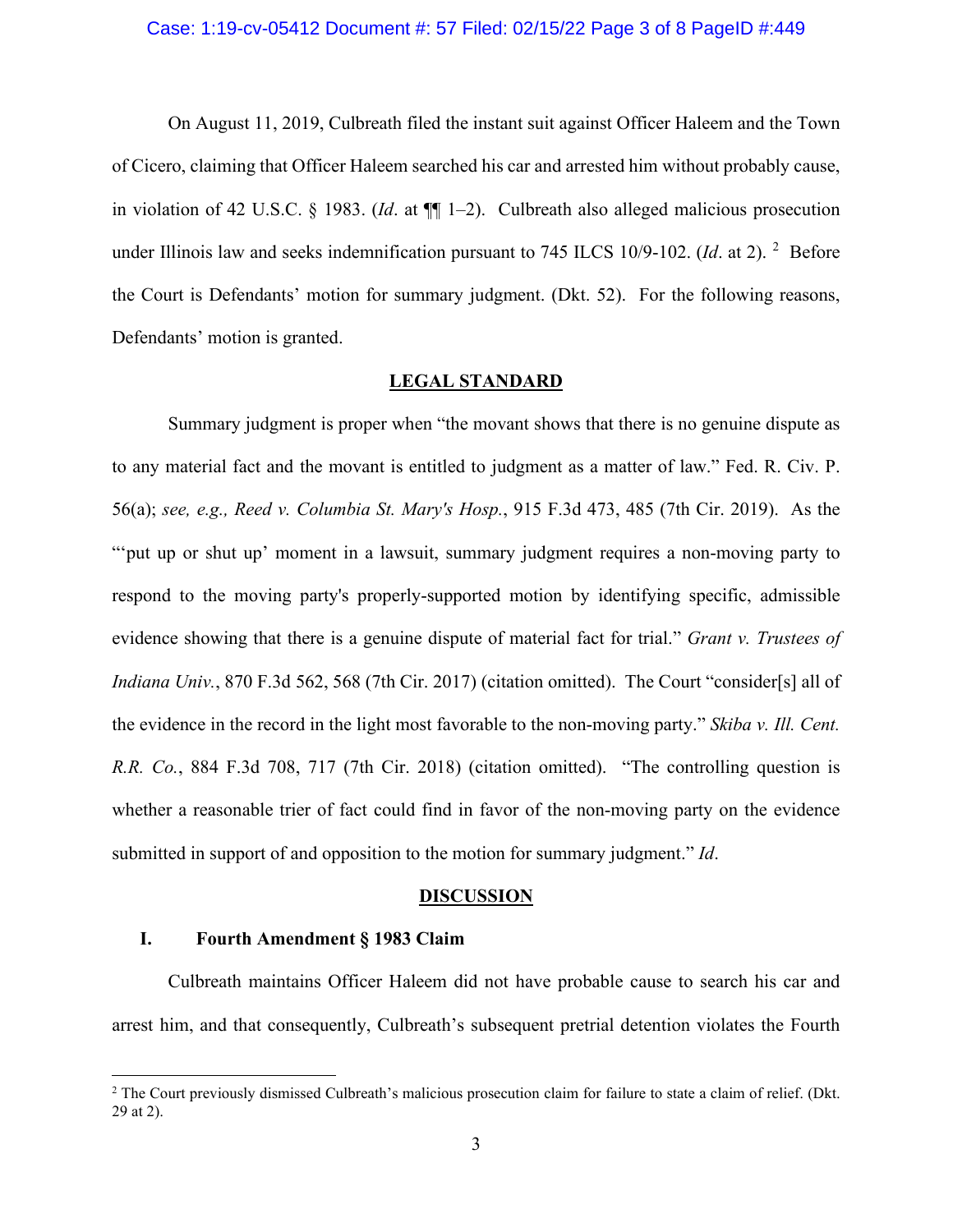### Case: 1:19-cv-05412 Document #: 57 Filed: 02/15/22 Page 4 of 8 PageID #:450

Amendment.<sup>[3](#page-3-0)</sup> "[P]retrial detention can violate the Fourth Amendment not only when it precedes, but also when it follows, the start of legal process in a criminal case. The Fourth Amendment prohibits government officials from detaining a person in the absence of probable cause." *Manuel v. City of Joliet, Ill.*, 137 S. Ct. 911, 918 (2017). Here, whether Culbreath's detention was supported by probable cause depends on whether officers had probable cause to search his vehicle and arrest him. *See e.g., Williams v. City of Chicago*, 315 F. Supp. 3d 1060, 1070 (N.D. Ill. 2018) (citing *Manuel*, 137 S. Ct. at 918)."Probable cause to search exists if, given the totality of the circumstances, there is a fair probability that contraband or evidence of a crime will be found in a particular place." *United States v. Ledford*, 218 F.3d 684, 688 (7th Cir. 2000) (quotations and citation omitted). Probable cause to arrests exists if an officer "has enough information to warrant a prudent person to believe criminal conduct has occurred." *Whitlock v. Brown*, 596 F.3d 703, 707 (7th Cir. 2018) (citation omitted).

Once Officer Haleem arrived at the scene, he approached Culbreath's car and shined his flashlight through Culbreath's car windows to determine if there were other occupants or any threats in the vehicle. (Dkt. 51 at  $\P$  8). As a threshold matter, looking through the windows of a car, even with a flashlight, is not a search. *See United States v. Thornton*, 463 F.3d 693, 698–99 (7th Cir. 2006) ("An officer needs no reason to look through the windows of a parked car in a public place."); *United States v. Johnson*, 496 F. App'x 668, 670 (7th Cir. 2012); (Dkt. 29 at 1–2). Through the windows, with the aid of his flashlight, Officer Haleem observed Culbreath make movements towards the rear of the car and shortly thereafter, a black handgun under the front

<span id="page-3-0"></span><sup>&</sup>lt;sup>3</sup> As this Court has already observed, any claims that the search of Culbreath's car or his arrest itself violate the Fourth Amendment are untimely. (*See* Dkt. 29 at 2) ("[I]f Culbreath alleges that his arrest caused an injury independent of his time spent in custody, then his § 1983 claim accrued on June 2, 2017, the date of his arrest. If his claim accrued on June 2, 2017, the two-year statute of limitations would have expired by the time he filed this lawsuit on August 11, 2019") (internal quotations and citations omitted).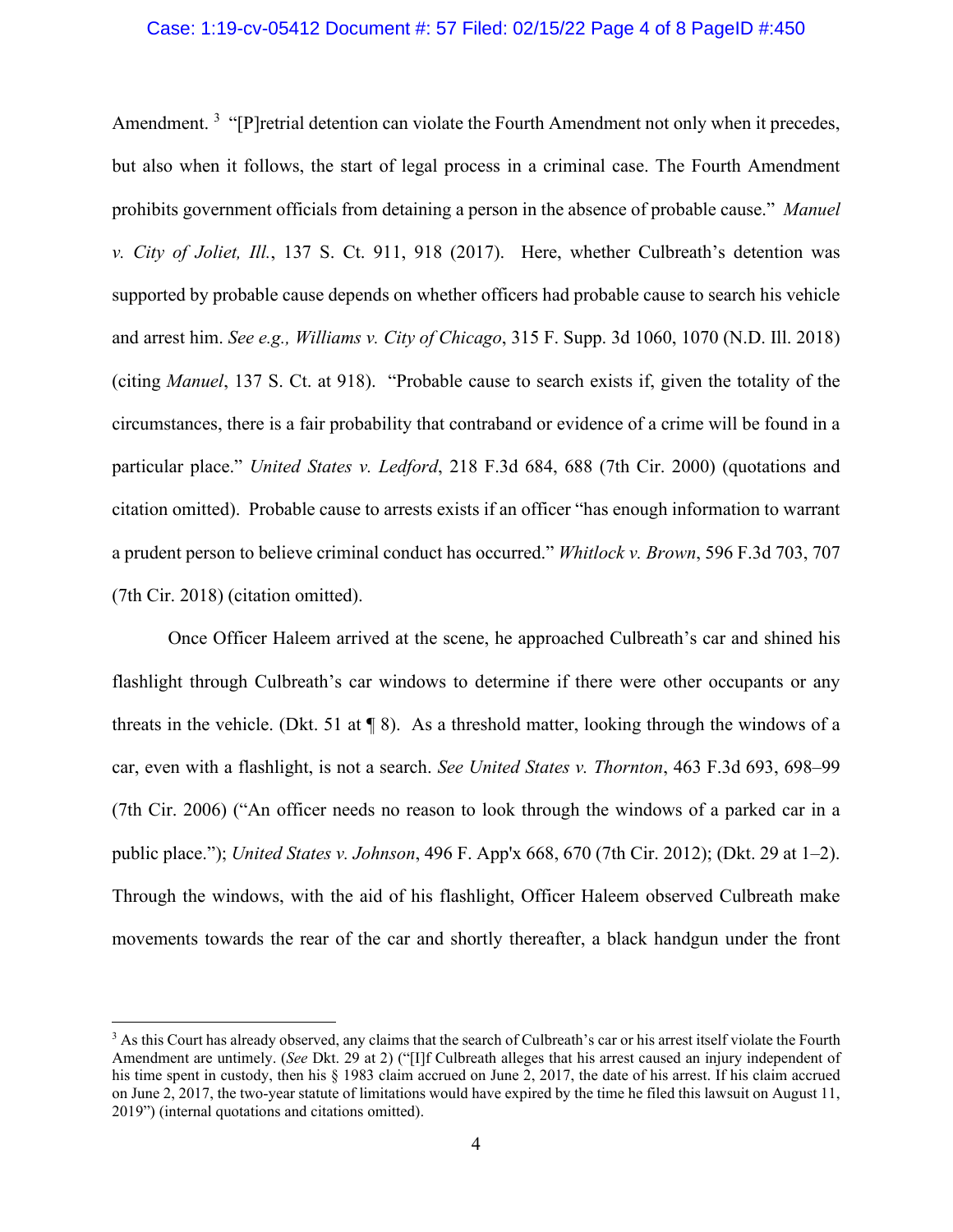# Case: 1:19-cv-05412 Document #: 57 Filed: 02/15/22 Page 5 of 8 PageID #:451

passenger seat, protruding into the rear of the car. (Dkt. 51 at ¶ 8). Thereafter, dispatch advised that Culbreath did not have a FOID card or a concealed carry permit. (*Id*. at ¶ 11). It was only at this point that Officer Haleem opened the rear passenger door and searched the inside of Culbreath's vehicle. (*Id*.)

Culbreath does not dispute that these facts, if known by Officer Haleem, created sufficient probable cause to search his vehicle. Rather, Culbreath disputes the credibility of Officer Haleem's testimony that he observed a black gun on the floor of the car while looking through the car windows with his flashlight. <sup>[4](#page-4-0)</sup> Culbreath's basis for disputing Haleem's testimony is the state court judge's opinion that Officer Haleem would not have been able to see the floor of the car with his flashlight. (*See* Dkt. 55 at ¶ 1) ("I find it incredible that Officer Haleem was able to see the floor [of] the car, even shining his light through the window."). Judge Leeming's testimony, however, is inadmissible and must be disregarded. *See Gunville v. Walker*, 583 F.3d 979, 985 (7th Cir. 2009) ("[A] court may consider only admissible evidence in assessing a motion for summary judgment.").

In *Schultz v. Thomas*, a plaintiff acquitted of disorderly conduct, after a state bench trial, brought a civil rights claim for false arrest and excessive force in federal court against the arresting officers. *Schultz v. Thomas*, 832 F.2d 108, 109 (7th Cir. 1987). At trial, the federal court permitted the state court judge who presided over the criminal case to testify regarding his previous finding that the officers' testimony was not credible. *Id*. The jury returned a verdict in plaintiff's favor.

<span id="page-4-0"></span><sup>4</sup> Culbreath also disputes Officer Haleem's testimony that he saw Culbreath make movements towards the rear of the car, citing to Officer Jimenez's testimony that he did not observe such movement despite being right next to the driver door at the time. (Dkt. 55 at ¶ 3). This factual dispute, however, is not material. Even if Culbreath did not make any movement towards the back of the car, the key fact determinative of whether probable cause to search existed is whether Officer Haleem saw a gun in the back seat. *See for example, United States v. Johnson*, 496 F. App'x 668, 670 (7th Cir. 2012) (officer who merely observed gun and drugs in car when looking through car windows with flashlight "undoubtedly" had cause to investigate further and search the car.). Thus, the Court's analysis focuses on Haleem's disputed testimony regarding the gun, rather than his testimony regarding Culbreath making movements towards the rear of his car.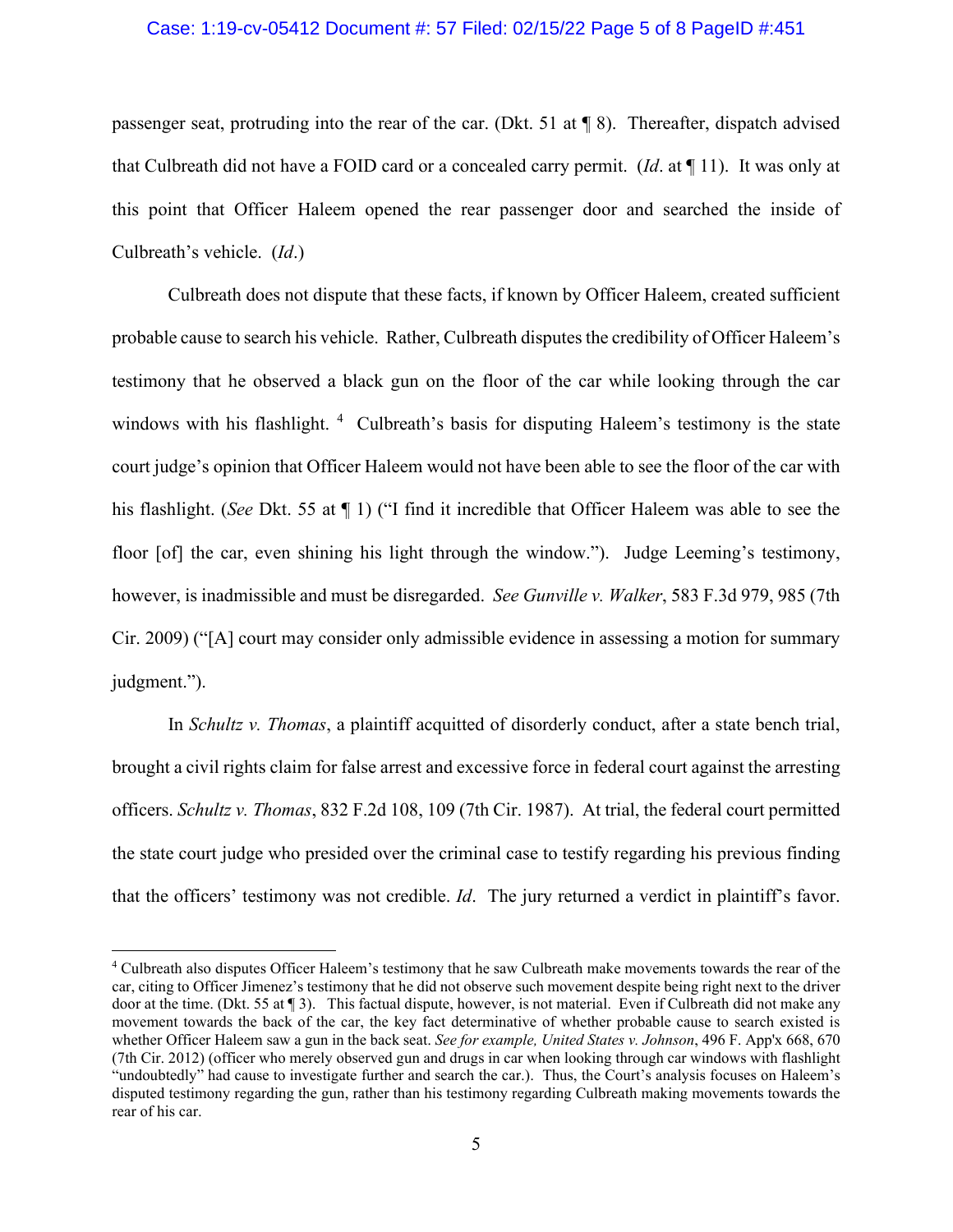# Case: 1:19-cv-05412 Document #: 57 Filed: 02/15/22 Page 6 of 8 PageID #:452

*Id*. On appeal, the Court held that the district court abused its discretion in allowing the state court judge to testify because the testimony "unavoidably overlapped the jury's role in assessing the credibility of the key witness as to unfairly prejudice the defendants…." *Id*. at 110. Moreover, the Court reasoned that because the state court judge was not a witness to the events in question, he "could not properly comment on what transpired" under Federal Rules of Evidence 602. *Id*. at 111; *see also* Fed. R. Evid. 602 ("A witness may testify to a matter only if evidence is introduced sufficient to support a finding that the witness has personal knowledge of the matter."). As the Court explained:

Judge Flynn merely tried the plaintiff's disorderly conduct case. He was not a witness to nor did he have any personal knowledge of the underlying facts. Thus, he had no basis for his opinion about the defendants' truthfulness other than his own credibility observations during the previous trial. No person, especially a judge, should usurp the jury's exclusive duty to determine credibility.

*Id*.

Just as the state court judge in *Schultz*, Judge Leeming merely presided over Culbreath's criminal suppression hearing and lacks personal knowledge of Culbreath's arrest. Judge Leeming did not even hear testimony from Officer Haleem. (Dkt. 51 at ¶ 16). There is, thus, no valid basis for Judge Leeming's opinion regarding the credibility of Officer Haleem's testimony and allowing the jury to hear her opinion would usurp the jury's role in assessing credibility.

Apart from Judge Leeming's testimony, which is inadmissible, Culbreath does not provide an evidentiary basis to call Officer Haleem's testimony into question. Without such affirmative evidence, Culbreath cannot create a triable issue of fact as to Officer Haleem's credibility. While "evaluation of witness credibility are inappropriate at the summary judgment stage[,] … when challenges to witness' credibility are all that a plaintiff relies on, and he has shown no independent facts—no proof—to support his claims, summary judgment in favor of the defendant is proper."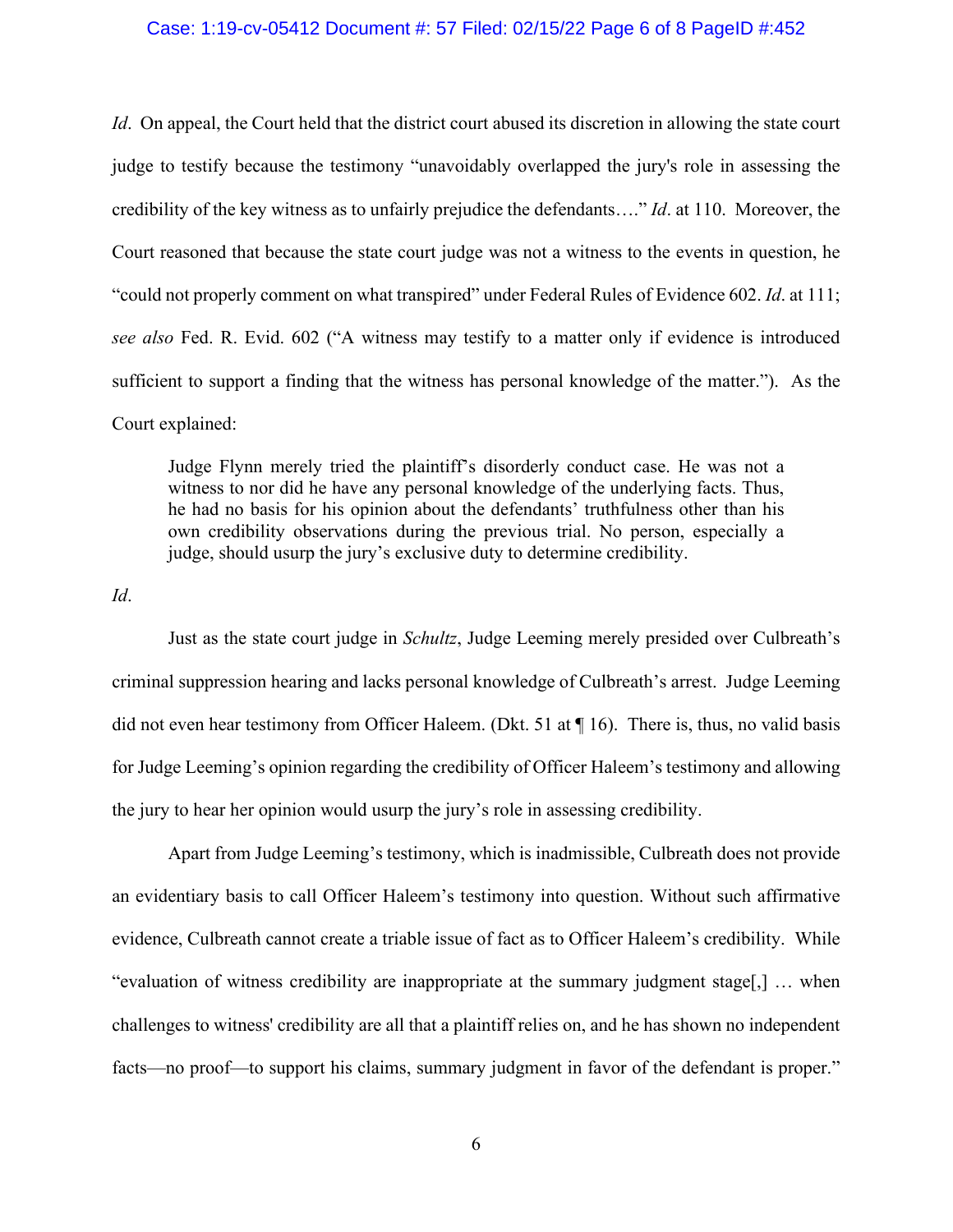#### Case: 1:19-cv-05412 Document #: 57 Filed: 02/15/22 Page 7 of 8 PageID #:453

*Springer v. Durflinger*, 518 F.3d 479, 484 (7th Cir. 2008) (citing *Dugan v. Smerwick Sewerage Co.*, 142 F.3d 398, 406 (7th Cir. 1998) ("[T]he prospect of challenging a witness' credibility is not alone enough to avoid summary judgment.")); *Waldon v. Wal-Mart Stores, Inc., Store No. 1655*, 943 F.3d 818, 823 (7th Cir. 2019) ("Criticizing the credibility of the movant's affiants, alone, is not enough to avoid summary judgment."). There is, thus, no triable issue of material fact as to whether Officer Haleem actually saw a gun when he peered through Culbreath's vehicle windows with his flashlight; in other words, there is no evidence casting doubt on this testimony.

Once Officer Haleem saw what he believed to be a gun in Culbreath's car and dispatch confirmed that Culbreath did not have a FOID card or a concealed carry permit, Officer Haleem had strong reason to believe the car contained contraband or evidence of a crime, and thus, had probable cause to search Culbreath's vehicle. *See e.g. United States v. Johnson*¸ No. 08-CR-95- TLS, 2010 WL 3547705, at \*7 (N.D. Ind. Sept. 2, 2010) (officer who observed gun and drugs in car when looking through car windows with flashlight "had probable cause to search the vehicle, as there was a fair probability it contained contraband.") ; *United States v. Johnson*, 496 F. App'x 668, 670 (7th Cir. 2012) (officer who observed gun and drugs in car when looking through car windows with flashlight "undoubtedly" had cause to investigate further and search the car).

Upon investigating the car, Officer Haleem in fact found a gun with the serial number scratched off. Possession of such a firearm is a crime under Illinois law. 720 ILCS 5/24-5(B). Moreover, officers already knew Culbreath did not have a FOID card or a concealed carry permit, which is also a crime under Illinois law. 720 ILCS  $5/24-1.6(a)(1)$ ,  $(a)(3)(C)$ . Under these facts, a prudent person in Officer Haleem's position would reasonably have believed that criminal conduct has occurred. Haleem's arret was, thus, supported by probable cause, and by extension his detention. Considering the undisputed material facts before the Court, no reasonable trier of fact